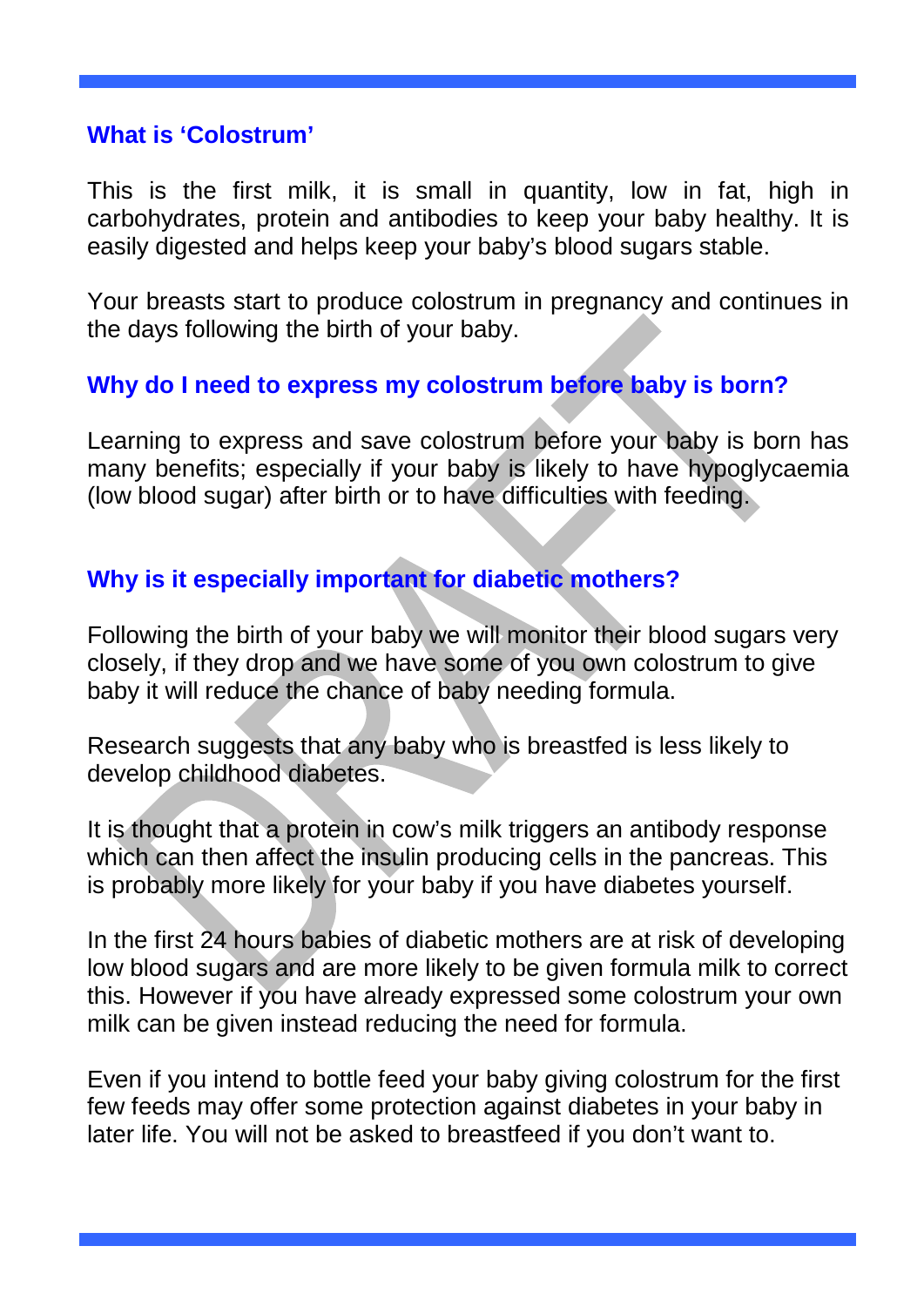## **Why is it especially important for mothers taking Labetalol?**

Labetalol is a drug given to mothers with high blood pressure; it dampens their production of adrenalin which raises blood pressure when stressed.

It is very important that you take this drug if recommended by your doctor, as high blood pressure is not good for you or your baby. However it does cross over to the baby in pregnancy, so when baby is born it may not make enough adrenalin to keep their blood sugars at a high enough level.

This is a very transient problem and usually corrects itself in 12-18 hours, but we will need to make sure baby's blood sugar doesn't go too low. By having some colostrum already collected it will lower the chance of baby having formula or being admitted to the Special Care Baby Unit.

## **Are there any contraindications to colostrum collection?**

Do not collect colostrum if you have/have had:

- Previous pre term labour
- Current threatened preterm labour
- Cervical incompetence/cervical suture
- Multiple pregnancy

There is no evidence colostrum collection will bring on labour unless you are already at risk of premature labour (many women breastfeed an older child while pregnant)

**What to do next?**

- If you think this something you would like to do for your baby then please come and learn more and collect the equipment you will need. We run an information session at 14.00 most Friday afternoons at the Tunbridge Wells Hospital
- The session lasts approximately 30-45 minutes.
- **Appointments are essential**
- **To make an appointment please phone 01892 634690**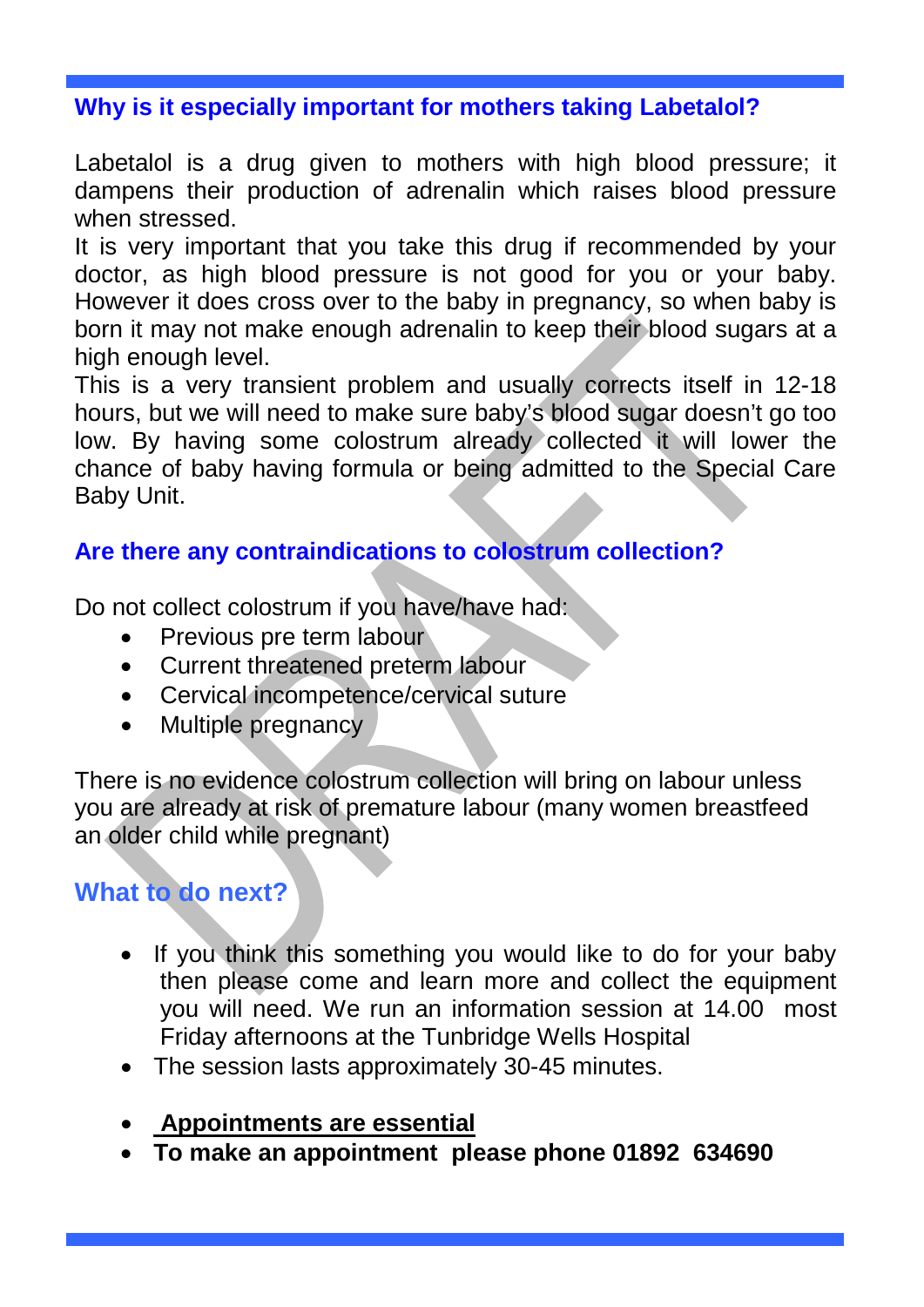# **Further Information:**

**www.**unicef**.org.uk/**[babyfriendly](http://www.unicef.org.uk/babyfriendly) (follow link to resources – audio visual)

# **References:**

Cox, S. (2006) Expressing and storing colostrum antenatally for use in the newborn period*. Breastfeeding Review*.

Karjalainen J et al (1992) *[A bovine albumin peptide as a possible](https://www.google.co.uk/url?sa=t&rct=j&q=&esrc=s&source=web&cd=1&ved=0CCYQFjAA&url=http%3A%2F%2Fwww.ncbi.nlm.nih.gov%2Fpubmed%2F1377788&ei=isovVcSnJsb1aoLFgOgL&usg=AFQjCNFJqLGIklUx0Urc6mBoK41E7zyNrA&bvm=bv.91071109,d.d2s)  [trigger of insulin.](https://www.google.co.uk/url?sa=t&rct=j&q=&esrc=s&source=web&cd=1&ved=0CCYQFjAA&url=http%3A%2F%2Fwww.ncbi.nlm.nih.gov%2Fpubmed%2F1377788&ei=isovVcSnJsb1aoLFgOgL&usg=AFQjCNFJqLGIklUx0Urc6mBoK41E7zyNrA&bvm=bv.91071109,d.d2s)* Available at: **www.nejm.org**

**MTW NHS Trust is committed to making its patient information accessible in a range of languages and formats. If you need this leaflet in another language or format please ask one of your clinical care team or the PALS Team. We will do our best to arrange this for you.**

# **Patient Advice and Liaison Service (PALS)**

If you would like to comment on Trust services, have concerns or need information, you can contact the Patient Advice and Liaison Service (PALS). PALS will listen to your views and using a wide range of contacts and resources, help find ways of resolving any queries or difficulties. The PALS Team can be contacted Monday to Friday 10.00am to 4.00pm.

Issue date: Review date: © MTW NHS Trust